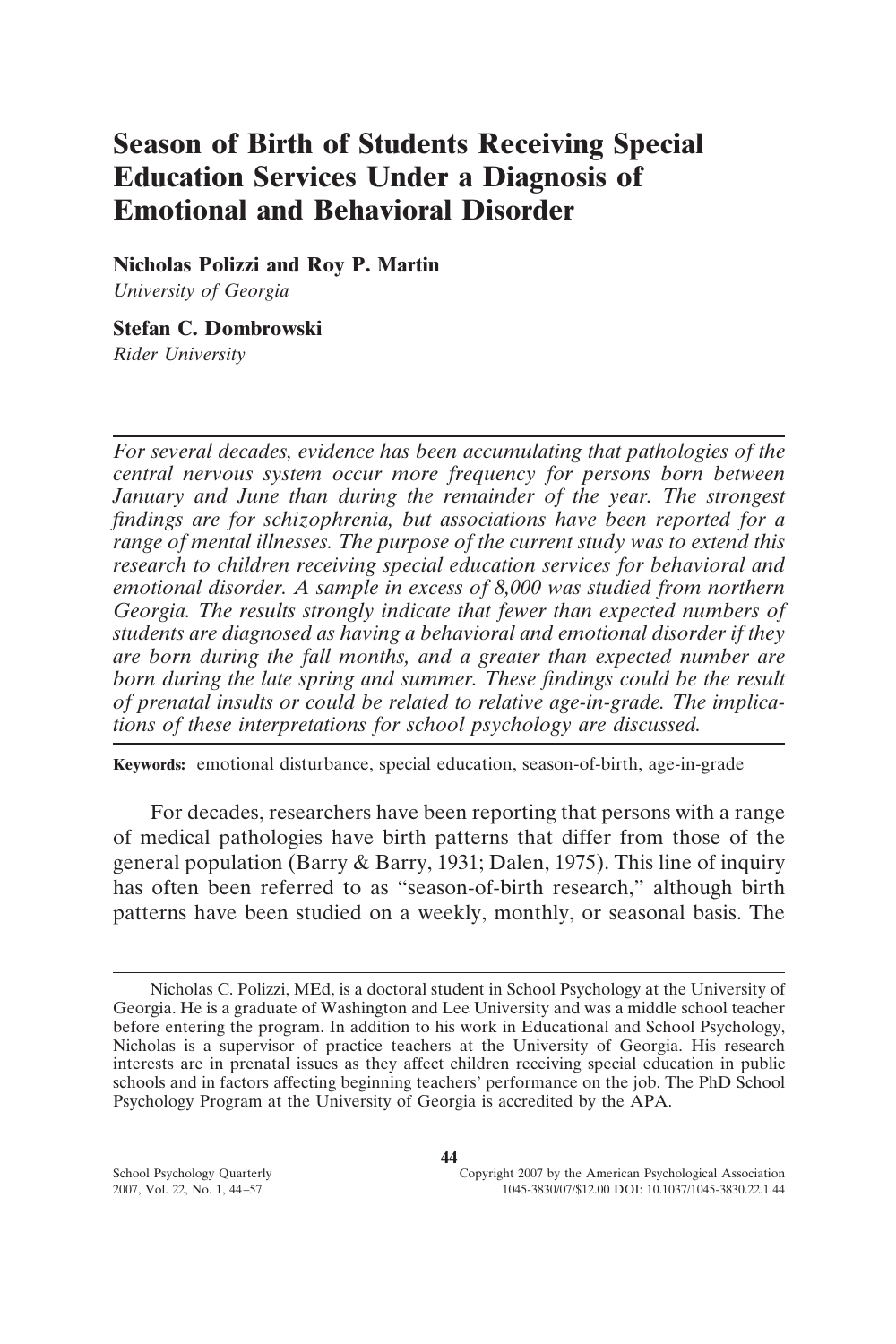rationale for such research is that annual-occurring environmental events related to geophysical phenomena (e.g., temperature, available sunlight) or infectious disease (e.g., influenza) may increase the risk to the fetus that results in central nervous system damage.

There have been consistent findings of seasonal birth patterns and neurologically based pathologies. For example, over 200 studies have been published relating season-of-birth to schizophrenia, with many finding a disproportionately high number of births in the winter and early spring (Barr, Mednick, & Munk-Jorgensen, 1990; Castrogiovanni, Iapichino, Pacchierotti, & Pieraccini, 1998; McGrath & Welham, 1999; Takei, Sham, O'Callaghan, & Glover, 1995). Other pathologies for which disproportionate birth patterns have been reported include mental retardation (Takei, Murray, O'Callaghan, Sham, Glover, & Murray, 1995), autism (Mouridsen, Nielsen, Rich, & Isager, 1994), allergy (Nilsson et al., 1996), multiple sclerosis (James, 1995), and learning disabilities (Livingston, Adams, & Bracha, 1993; Martin, Foels, Clanton, & Moon, 2004; Wallingford & Prout, 2000).

There has been little published research on birth patterns of persons with affective disorders. Of the few studies that are available, most researchers find excess births sometime during the period January through June, although some have not found this pattern. For example, Torrey, Rawling, Ennis, Merrill, and Flores (1996) and Machon, Mednick, and Huttunen (1997) found that there was an excess of births of persons with major affective disorders born from January through mid-May. Moore et al. (2001) found that there were a disproportionate number of patients with bipolar disorders born in the winter months (January through March) that had deep subcortical white matter lesions. Two additional studies found that women diagnosed with anorexia nervosa were disproportionately born in the spring through early summer (Eagles, Andrew, Johnston, Easton, & Millar, 2001; Morgan & Lacey, 2000). However, Castrogiovanni, Iapichino,

Roy P. Martin, PhD, is Professor Emeritus at the University of Georgia. He is a graduate of the University of Texas School Psychology Program and recently received the Beeman Phillips Distinguished Alumni Award from that program. He has served as president of Division 16 and has received the Jack Bardon Distinguished Award for Service to the Profession from Division 16 of APA. His research interests include prenatal factors as they affect child development and school performance. He also maintains an active research program in temperamental characteristics of children.

Stefan C. Dombrowski, PhD, is an Associate Professor and Coordinator of the School Psychology program at Rider University (Lawrenceville, New Jersey). His research focuses on prenatal and perinatal factors and psychological assessment. He received his PhD from the University of Georgia and completed a child-clinical postdoctoral fellowship at the University of California, Children's Hospital.

Correspondence concerning this article should be addressed to Roy P. Martin, 325 Aderhold Hall, Department of Educational Psychology, University of Georgia, Athens, GA 30602. E-mail: rpmartin@uga.edu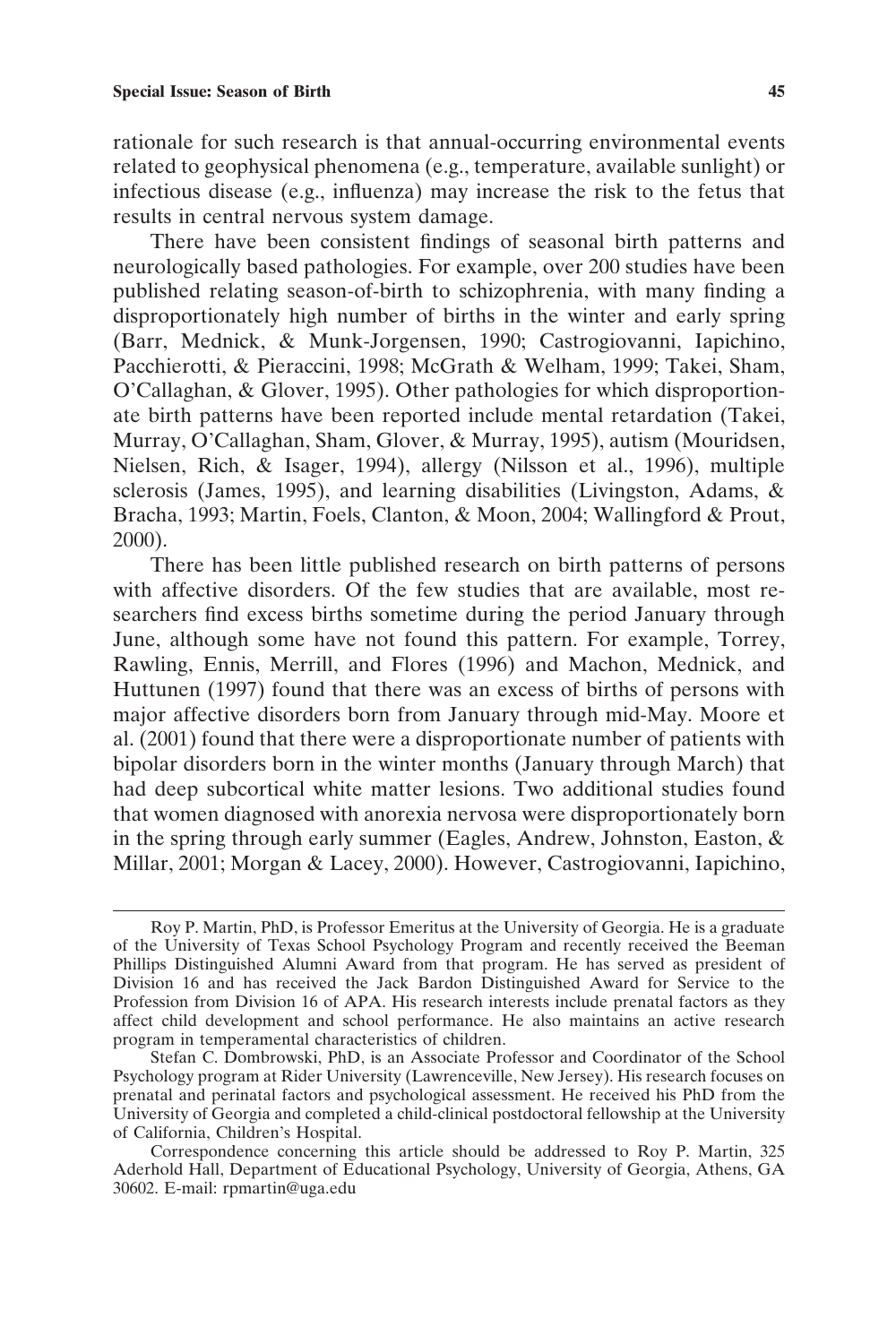Pacchierotti, and Pieraccini (1999) found that persons diagnosed with panic disorder were born with greater than expected frequency from September through December. Morgan, Jablensky, and Castle (2001), studying births from 1916 through 1961 in Western Australia, found no association of season-of-birth with affective psychoses or with neurotic depression.

The literature relating seasonal birth patterns to internalizing disorders in children is very limited. Martin et al. (1995) found that children and adolescents in four separate samples who had high levels of anxiety or depression-related symptoms were disproportionately born in June, July, and August. Greer (2005) found that students in the top 25% of the distribution of ratings by teachers of anxiety and other internalizing problems were born with significantly greater frequency in the spring and summer months. In addition, research on suicide by several researchers found that adolescents and young adults born in the spring are more likely to commit suicide than those born at other times of the year (Kettle, Collins, Sredy, & Bixler, 1997; Salib, 2002).

A final piece of evidence for greater vulnerability to anxiety and depression of spring- and summer-born children comes from the study of temperament in very young children. Extreme inhibition, often referred to as inhibition-to-the-unfamiliar, has been shown to predict later symptoms of anxiety and depression (Biederman et al., 1993; Rubin & Cohen, 1986). Gortmaker, Kagan, Caspi, and Silva (1997) showed that behavioral inhibition is related to season-of-birth in samples from New Zealand and the United States of children ages 2 through 7 years. For both samples, births during the spring were linked to high levels of behavioral inhibition, even though the spring in the northern and southern hemispheres were 6 months apart.

It was the purpose of the current study to extend this research to students who receive special education services through the emotional and behavioral disorder (EBD) classification. Children receiving services under this classification frequently manifest symptoms of anxiety and depression. Although there are no published studies on the seasonal birth patterns of children in this classification to our knowledge, based on the extant literature, we hypothesize that they will be born in disproportionately high numbers during the spring and summer months.

We believe this study will make a significant contribution to this literature for several reasons. First, there are few studies of birth patterns of children with anxiety and depressive symptoms. Second, the extant studies relating birth patterns to anxiety or depression, or related phenomena (e.g., suicide), suffer from a variety of methodological problems, including low sample size (Kettle et al., 1997; Salib, 2002). The study we report here overcomes many methodological problems. The sample consists of more than 8,000 students with birth years ranging from 1985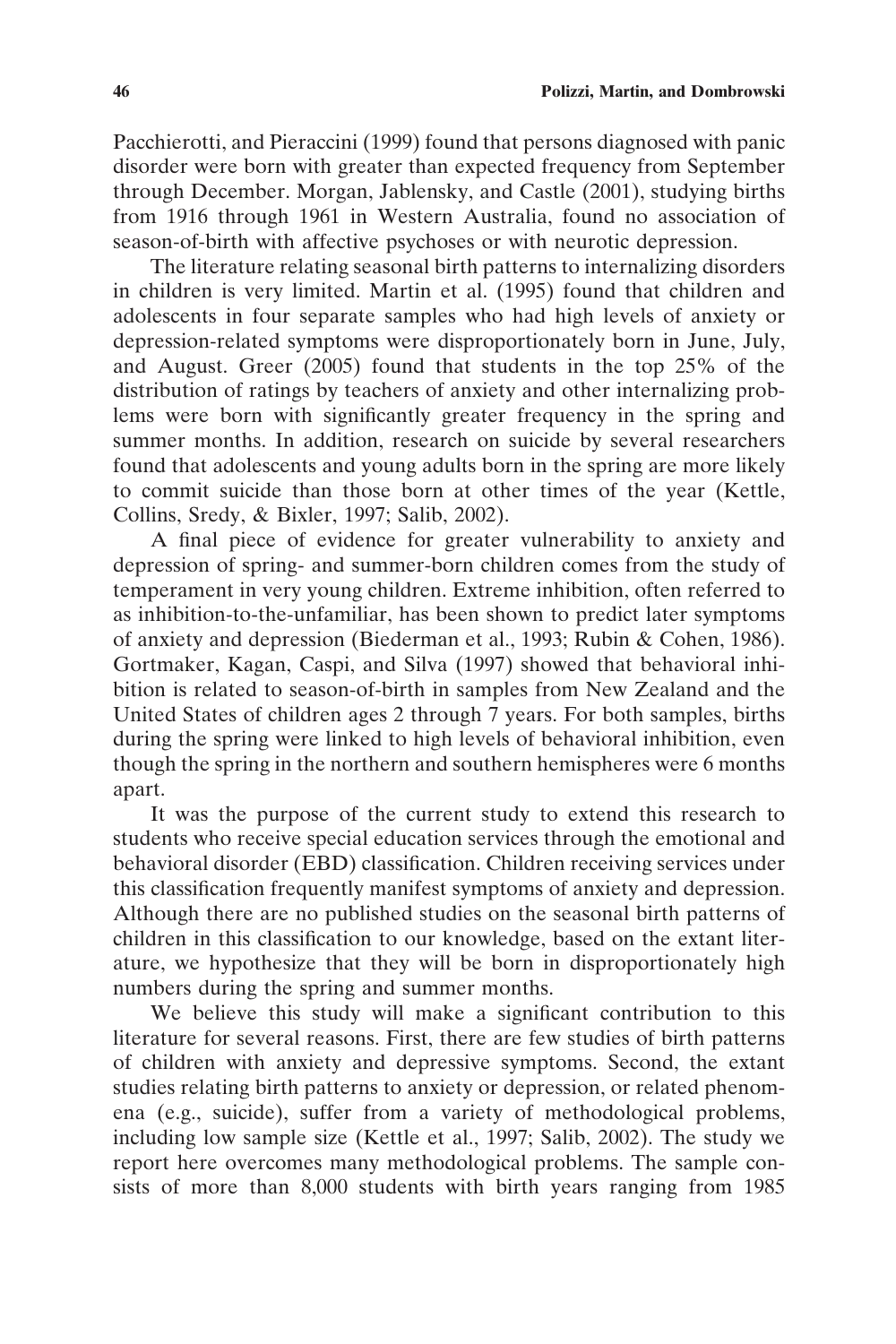through 1994. This allows not only for a reliable test of the month-of-birth hypothesis by using data aggregated across years (the typical procedure in season-of-birth research) but also allows for the study of births patterns in a time series across 10 birth years. This procedure makes it possible to determine whether the same birth pattern occurs consistently across this 10-year period.

### **METHOD**

Participants in this investigation were 8,578 public school students receiving special education services in the state of Georgia through the program for students with EBD. The sample consisted of 3,314 African American students (77.1% male, 22.9% female) and 5,264 European American students (76% male, 24% female). The small numbers of students of other ethnic/racial groups receiving services under this classification were eliminated from the analyses (6.1% of the total). The analyzed sample was 38.6% African American, closely approximating the percentage of African American students in the Georgia public school system; in 2000–2001, 37.9% of all public schoolchildren in Georgia were African American.

The State of Georgia requires that children receiving EBD services must display one or more of the following characteristics: an inability to maintain satisfactory interpersonal relationships with peers and/or teachers; an inability to learn that cannot be adequately explained by intellectual, sensory, or health factors; consistent or chronic inappropriate type of behavior or feelings under normal circumstances; displayed pervasive mood of unhappiness or depression; displayed tendency to develop physical symptoms, or pains or unreasonable fears associated with personal or school problems. In order for a student to receive services through the program for students with EBD, the student must exhibit one or more of the preceding characteristics for sufficient duration, frequency or intensity that it/they interfere significantly with educational performance. The student's difficulty with learning must be emotionally based and cannot be better explained by intellectual, cultural, sensory, or general health factors. A classification of EBD is assigned only after a psychoeducational evaluation and review of results by the child's Individualized Educational Placement committee, usually consisting of the child's parents, teachers, school counselor, school psychologist, and a school administrator.

During the early and mid 1980s, some counties in Georgia classified students with behavioral and/or emotional problems as behavioral disordered (BD) or as seriously emotionally disturbed (SED). This practice was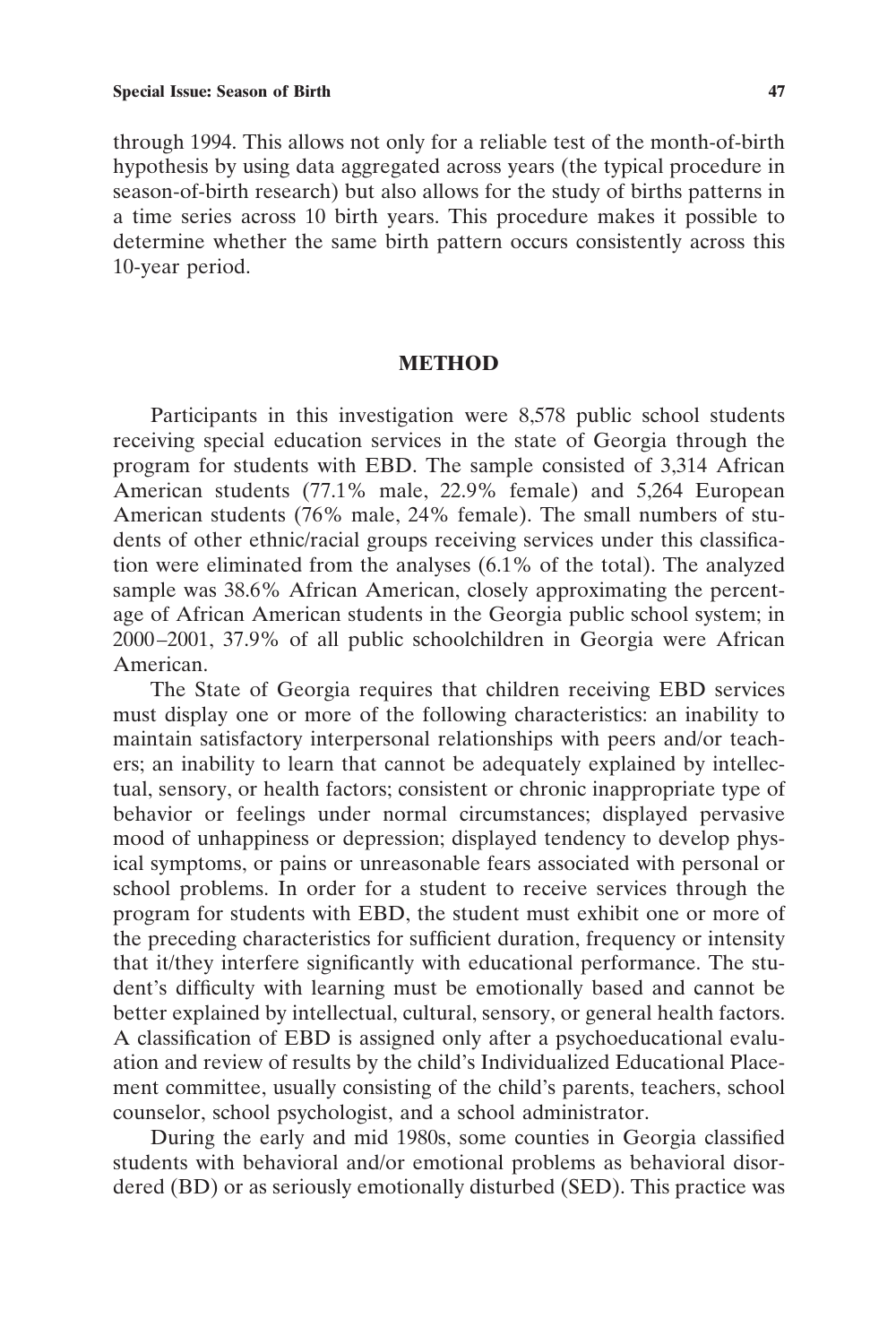not uniform across the state. However, by the late 1980s (1989 in most school districts), those districts that utilized the two-category system began to use the single EBD category. In the current data set, the small number of students classified as BD and SED students were included in the EBD category. This was done because both the BD and SED category required that the student have significant emotional problems. Both categories were distinguished from children with simple problems of conduct.

The children in this study resided in 44 northeast Georgia counties and attended county public school districts. Data were originally sought from 56 counties in the northern third of Georgia, including the Atlanta metropolitan area. Because of lack of computerization of special education records and other reasons, 12 counties did not provide data. Counties were classified as rural, suburban, and urban. It was determined that the 44 counties from which data were obtained were representative of the region in terms this classification; that is, the counties that provided data had a rural, urban, and suburban distribution that was not significantly different from those that did not provide data. It was also determined that data obtained was representative of the region in terms of ethnicity/race of students in the public schools. For example, 61% of the students in counties that provided data were European American compared to 63% in counties that did not provide data; African Americans in counties that provided data were 29% of the student population, while for counties that did not provide data, African Americans were 31% of the student population.

The participants were also limited to children born from September 1, 1983, through August 31, 1994. Those born in 1980 through 1984 (August) and after August of 1994 were eliminated because the number born in each month was too few for analysis. The data obtained from county records consisted of date of birth, gender, ethnicity/race, special educational classification, school, and grade. This data collection was approved by the University of Georgia Institutional Review Board.

# **RESULTS**

The first analysis was designed to determine whether the frequencies of births per month of students receiving services under the EBD classification was different from the monthly birth rate of children in the State. Birth rates for the State of Georgia were obtained from the natality data set prepared by the Centers for Disease Control and Prevention and the National Center for Health Statistics for the years of birth of the sample studied in this investigation.

In order to facilitate the analysis of these potential differences, an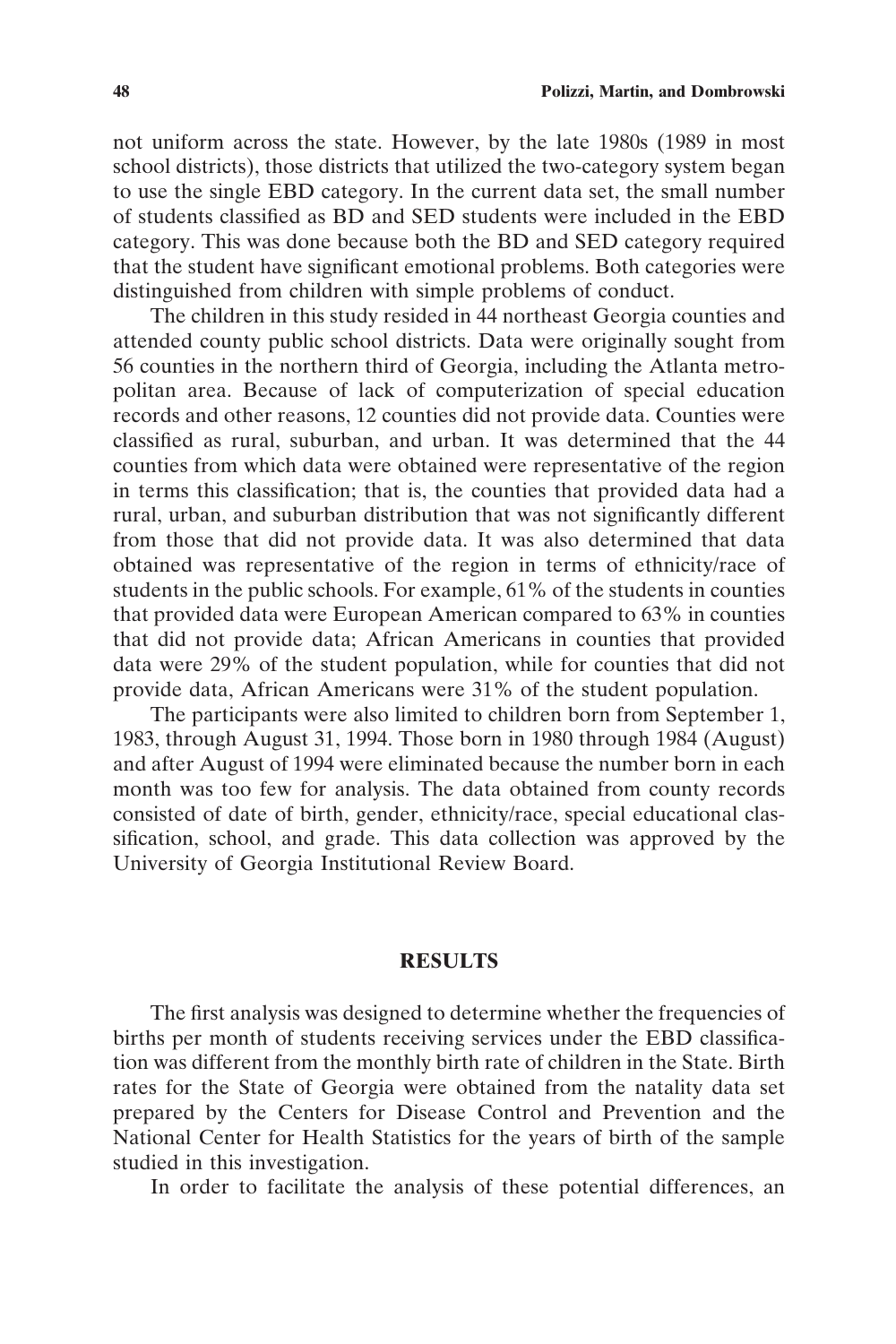expected value was calculated for births per month for the 8,578 students studied, based on the proportion of births that occurred in the general population each month for a specific year. Thus, for each year of the study, the proportion of births in Georgia per month was multiplied times the number of births occurring for the children in EBD. These calculations were carried out separately for African American and European American students because the monthly birth patterns of these two groups were determined to be somewhat different. When the expected values were compared to observed values across the 120 months of the study, significant  $\chi^2$  values resulted for both the African American (*df* = 119;  $\chi^2$  = 130.44;  $p$  <.05) and European American (*df* = 119;  $\chi^2$  = 148.83; *p* < .01) students.

To help visualize these data, monthly expected and observed birth rates for both African American and European American students were aggregated across the 10 birth years of the study. Table 1 reveals that for both samples, fewer than expected numbers of births occurred September and October, and many more births than expected occurred in June, July (African Americans only), and August. Although the overall pattern was similar, there were some differences between the birth patterns for African American and European American students. African American students had a birth nadir in November whereas European American students nadir was in October; European American students' birth rates were as expected in July whereas that of African American students was greater than expected for the same month.

Figure 1 presents these same data in a somewhat different form; that is, as percentage discrepancies from expected values ([observed-expected]/ expected). Figure 1 reveals that for both groups, EBD placement was 15%

| Birth month | African American |          |            | European American |          |            |
|-------------|------------------|----------|------------|-------------------|----------|------------|
|             | Observed         | Expected | Difference | Observed          | Expected | Difference |
| September   | 251              | 294      | $-43$      | 408               | 456      | $-48$      |
| October     | 216              | 275      | $-59$      | 354               | 436      | $-82$      |
| November    | 236              | 275      | $-39$      | 417               | 415      | 2          |
| December    | 286              | 279      |            | 451               | 427      | 24         |
| January     | 291              | 276      | 15         | 408               | 416      | $-8$       |
| February    | 278              | 270      | 8          | 400               | 413      | $-13$      |
| March       | 262              | 257      | 5          | 449               | 431      | 18         |
| April       | 247              | 246      |            | 416               | 427      | $-11$      |
| May         | 273              | 249      | 24         | 450               | 426      | 24         |
| June        | 286              | 265      | 21         | 475               | 429      | 46         |
| July        | 322              | 285      | 37         | 449               | 449      | $\Omega$   |
| August      | 319              | 297      | 22         | 512               | 455      | 57         |

**Table 1.** Birth Month of Children With a Diagnosis of Emotional and Behavioral Disorder Compared to Expected Frequency Based on Population Values

*Note.* Observed and expected sums are marginally different from the sample size (1.4% less) due to adjusting the data for number of days per month.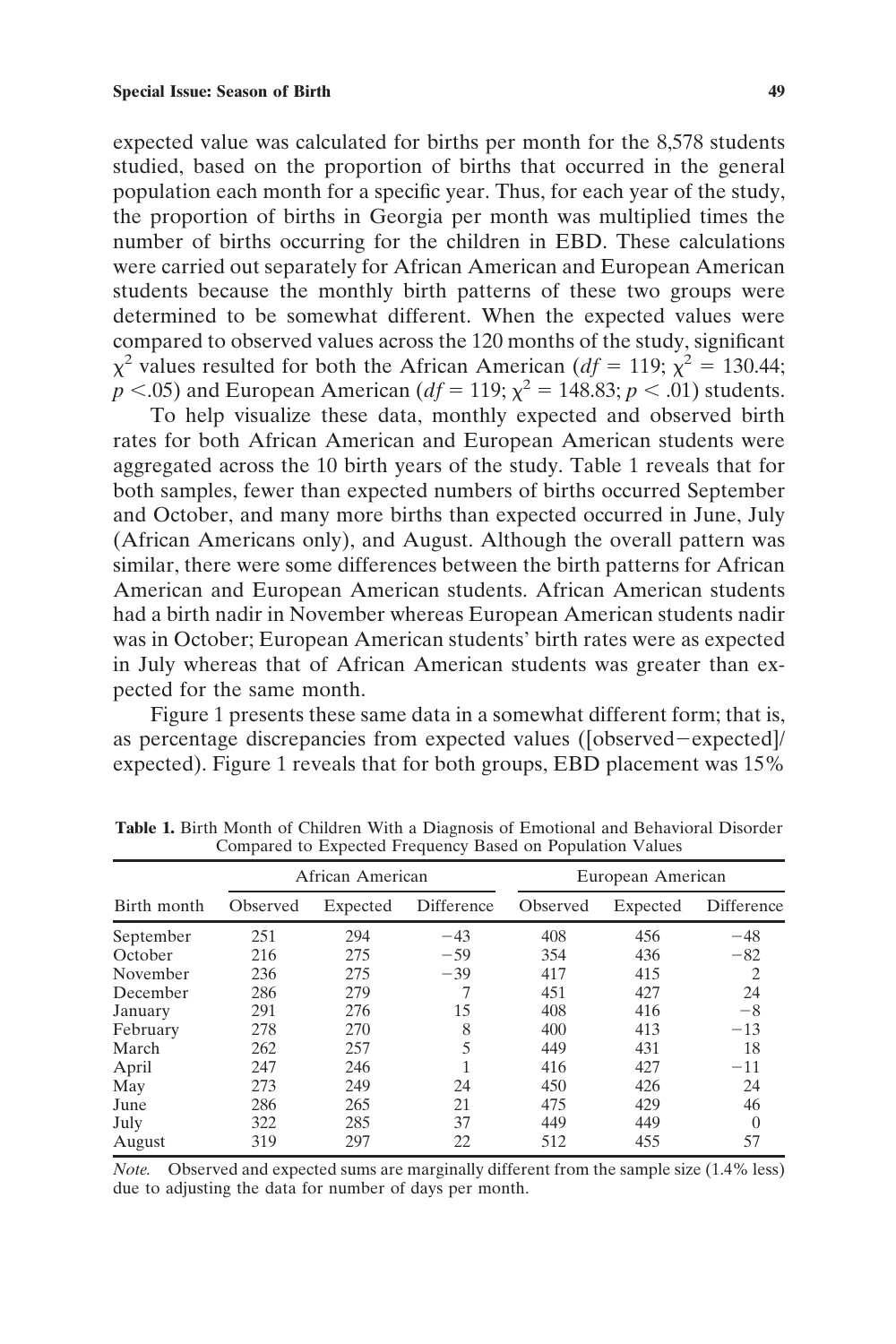

**Figure 1.** Percent discrepancy between observed and expected births per month of African and European American students receiving services for emotional and behavioral disorders.

to 20% below expected levels in September through November and approximately 10% above expected levels in the period May through August, with some differences due to ethnicity.

Our analysis of births of students with EBD from 1983–1994 demonstrated a trend in the birth patterns in expected directions. However, we were interested to determine whether this overall trend was systematic across the 10 years of data analyzed. To find any significant cyclical trends in the data, time series analysis was utilized.

Time series data are relatively rare in psychological research. They consist of assessments of some behavior or condition that are carried out over time. Data are assumed to be continuous (on an interval or ratio scale), observations are at equally spaced time intervals, and at least 50 observations are required (Warner, 1998). The purpose of a time series analysis is to break down the variance that is obtained of the series into cycles. For example, data obtained for student behavior on a daily basis over an entire school year might result in a weekly cycle (conduct is worse early and late in the week), and an annual cycle (conduct is worse early and late in the year). This is determined through the use of a periodogram, which calculates the amount of variance accounted for by all possible cycles; in the example just given, the shortest possible cycle is a two day (up, down) cycle, and the longest is an annual cycle. In some applications,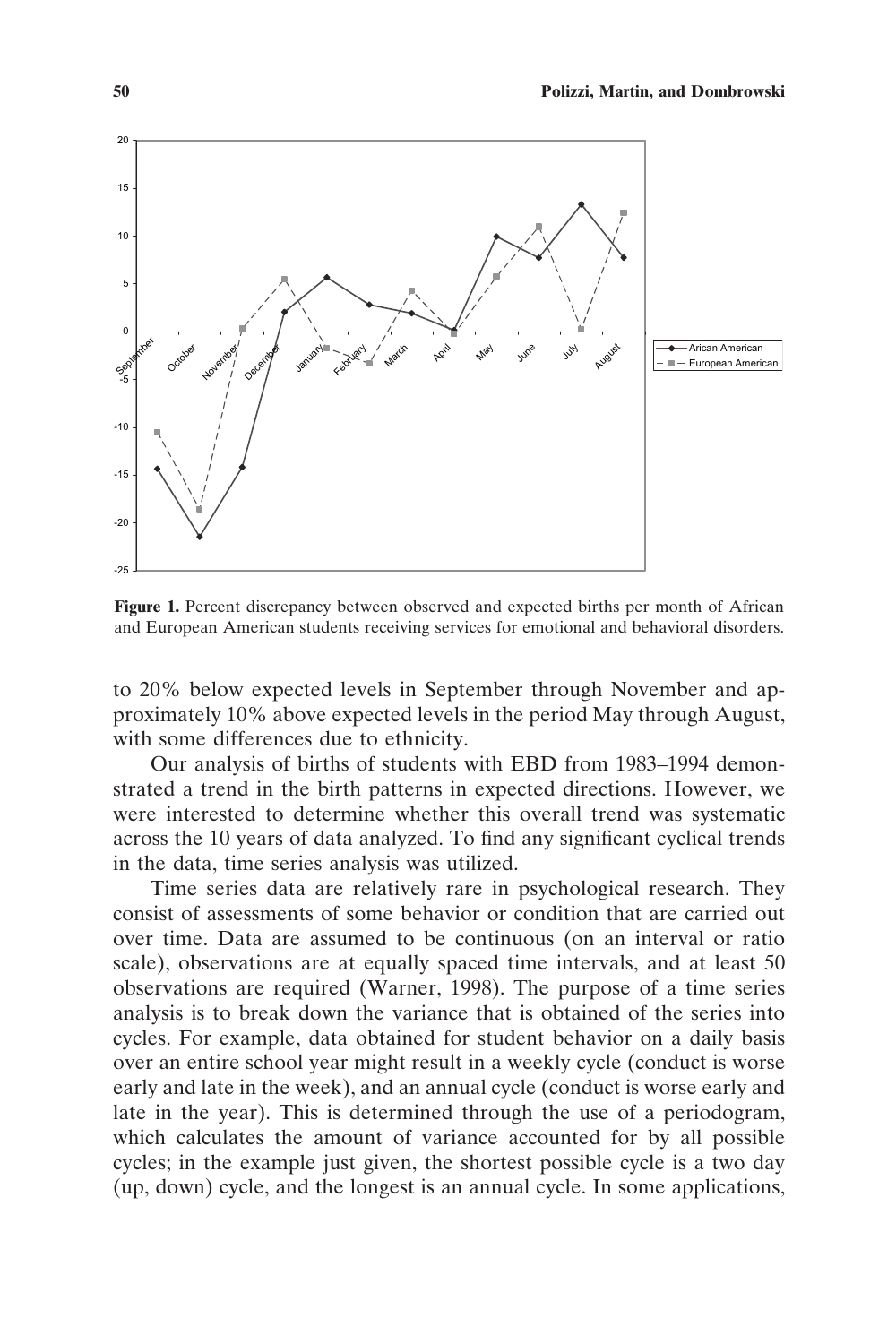observations for cycles that are proximate to each other (6, 7, and 8 cycles) are aggregated based on specific weighting of each cycle to form a clearer picture of periods of time over which the cycle operates. This process of cycle aggregation is referred to as spectral analysis.

In the current application, a periodogram was created for both African and European American students (see Figure 2) indicating the proportion of variation in scores that was attributable to cycles of varying lengths (2 months through 12 months). Before this analysis, the data had been detrenched; that is, general increases or decreases in annual numbers of births were eliminated. Using the *g* statistic (Warner, 1998), which compares variance attributable to each cycle to overall variation in the time series, it was determined that for African American students there were significant cycles at 12 months and 6 months. There was a significant annual cycle showing a peak in July and a nadir in October ( $g = 0.129$ ;  $n = 120$ ; critical value = 0.114;  $\alpha = 0.05$ ). There was also a significant 6-month cycle with one peak in January and one peak in July ( $g = 0.123$ ;  $n = 120$ ; critical value = 0.082;  $\alpha < 0.05$ ). For European America students, all *g* statistics were nonsignificant. However, spectral frequency indicated for descriptive purposes that the largest frequencies occurred for 3- and 4-month cycles.



Figure 2. Periodgram for cycle frequencies for birth month of students receiving special education services in the emotionally and behaviorally disordered category.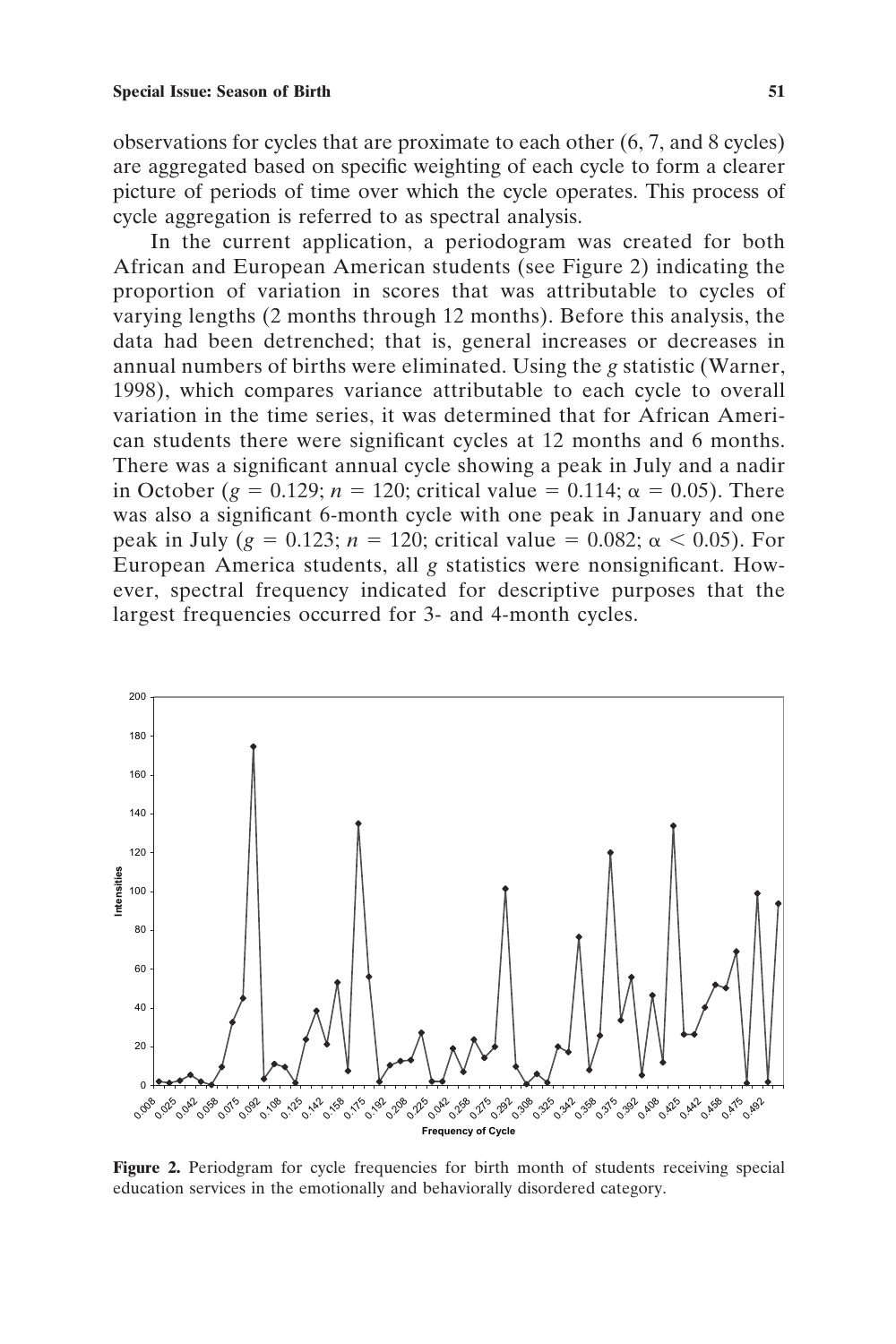#### **DISCUSSION**

The purpose of this study was twofold. First, we wanted to determine the birth patterns of children and adolescents who received special education services through the program for children with EBD. Second, if such effects were found, we wanted to investigate whether these seasonal effects followed cyclical patterns over the 10-year period we studied. We found that seasonal effects did exist for both African American and European American students with EBD; both groups had fewer than expected births in the months of September and October, and greater than expected births in May, June, July (African Americans only), and August. For African American students, we found statistically significant annual and 6-month cycles. We did not find a statistically significant cycle for European Americans, although spectral frequencies indicated the largest frequency was for a 3- to 4-month cycle.

The importance of these results is that they open up to investigation etiological questions that are not suggested by current theories of behavioral and emotional difficulties of schoolchildren. Most current theories posit that such problems are the results of genetic, caretaker (parent, teacher) interaction, peer, macroenvironmental (socioeconomic status) factors, or the interactions of all of these. Although not denying these well-researched factors, none of these theories predict that there would be seasonal differences in birth dates of children manifesting these problems. Thus, season-of-birth research helps focus the attention of the practitioner and research communities of other factors that may play in behaviorally and emotionally based school problems.

Our results are comparable to other season-of-birth research, especially as it pertains to learning-based and affective disorders. For example, Martin et al. (2004) found that children born in the months of June, July, and August were diagnosed with specific learning disabilities at a greater than expected rate. In a related finding, research by Livingston et al. (1993) indicated that children with dyslexia are born more commonly during May, June, and July. The research is also consistent with that of Greer (2005), who found that children with anxiety and other internalizing problems are born with significantly greater frequency in the spring and summer months.

Two primary explanations exist as to why children with affective and learning-based pathologies are disproportionately born in the summer months. The first is that children born in the summer months are cognitively and socially less mature than their peers. Most schools in the United States have a September 1 cutoff for school entry. Therefore, those born in the summer months (up to August 31) are the youngest in their grades. As a result, these children's central nervous system is less mature, specifically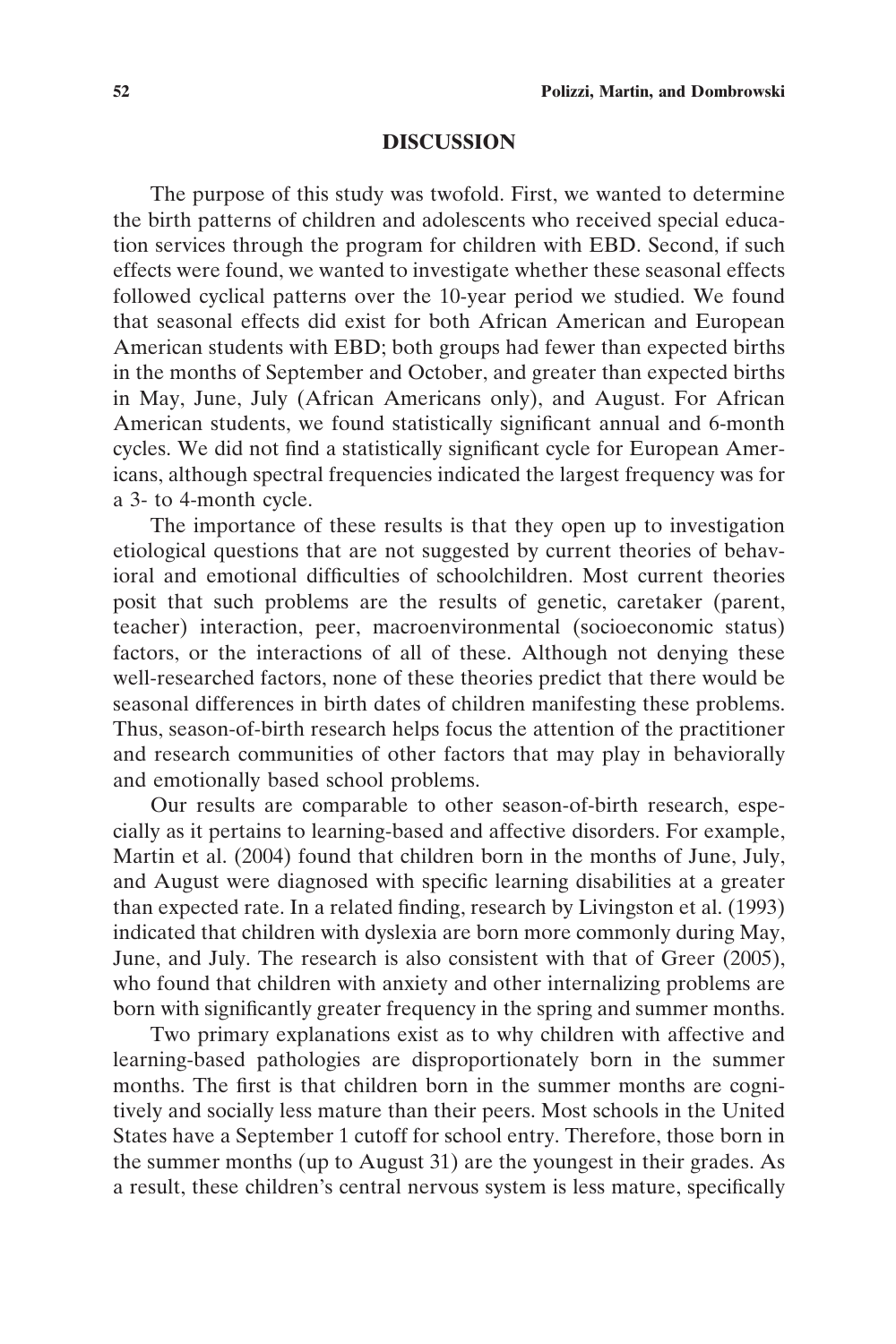in the realms of self-regulation of attention, emotion, and other functions (e.g., memory; Siegler, 1991). These and other functions located in the frontal lobe are responsible for selective attention (Miller, 1991), metacognition (Garner, 1991), and inhibitory control (Barkley, 1998). Martin noted that all of these functions are known to become more efficient with age and are associated with neurological maturation. In other words, summer-born children are cognitively less equipped to deal with the academic and behavioral demands (such as remaining seated for extended periods) placed on them in a school setting. In addition, Martin explains that young-in-grade children maybe at a social disadvantage in terms of peer relationships relative to their older, same-grade peers. The younger children tend to be physically smaller, weaker, and less physically and socially skilled overall. Taken cumulatively, these disadvantages can result in lowered self-esteem, which leads to lower on-task behavior, lower achievement when compared to older children (Pellegrini, 1992), and may result in more behavioral and emotional problems.

Another explanation as to why children born in the summer months seem to be at greater risk for affective and learning-based pathologies reflects the possibility that these children are in midgestation during the winter months, considered a risk period for later social-emotional outcomes (Dombrowski, Martin, & Huttunen, 2003). Prenatal insults such as pneumonia and influenza occur with greater frequency during the winter months, peaking between December and the beginning of March (Glezen & Couch, 1997). These infections can impair fetal central nervous system development (Mednick, Machon, Huttenen, & Bonett, 1988; Takei, Murray, et al., 1995). In addition, less ultraviolet light, the type of sunlight that produces vitamin D, is available in the winter months. There is credible evidence that women of childbearing age, especially at higher latitudes during the winter when receiving less ultraviolet light, are more likely to be vitamin D deficient (Nesby-O'Dell et al., 2002), potentially impairing central nervous system development. Greater birth weight is considered a protective factor against pathology for newborn infants, and several studies have found that maternal exposure to increased sunlight during the first trimester of gestation is correlated with increased birth weight, length, and height when the child reaches 18 years old (Tustin, 2004; Waldie, Poulton, Kirk, & Silva, 2000).

In most season-of-birth research, birth rates are aggregated across many birth years because of low sample sizes. This makes time series analyses impossible. In the current study, time series analysis revealed a systematic 6- and 12-month cycle of increased number of births for African American children receiving EBD services, with peaks in January and July. This finding of a systematic increase in births in January provides some evidence of a season-related perturbation of development, because January births are unrelated to age-in-grade. However, there was less evidence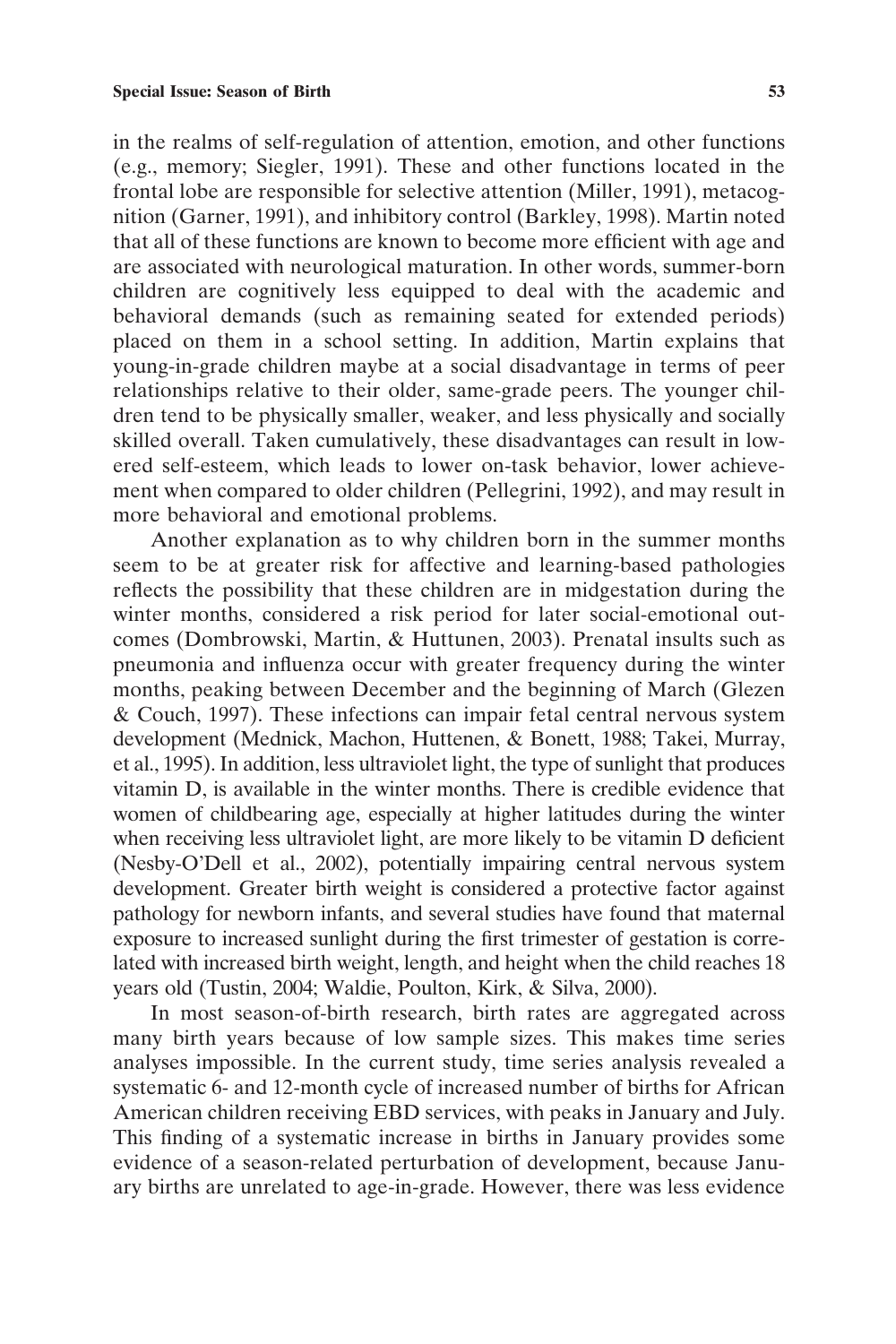for a systematic birth pattern for European American students receiving EBD services, although clearly they were born at higher rates in the spring and summer. This simply means that during some births years, spring- and summer-born students were disproportionately diagnosed as EBD, whereas for other years this pattern did not occur. This result could occur if there were specific environmental factors related to seasons (extremely cold winters, lowered vitamin D levels because of increased cloudiness during the winter, higher rates of maternal viral infection) that affected the development of the fetus but that did not occur every year. At this time, the factors producing these differential birth cycles for African American and European American students remains unclear.

# **IMPLICATIONS FOR SCHOOL PSYCHOLOGY**

There are several practical implications of the findings of this study, and the implications are directly related to the interpretation that is made of the data. If the immaturity hypothesis is accepted, the possibility must be considered that summer-born children are overdiagnosed for pathology, receiving costly special education and psychological services that they do not necessarily need. This practice may place an undue financial and human resource burden upon the public schools. Just because a child is socially and cognitively immature compared to her peers does not necessarily mean she has, or will develop, pathology. However, if the prenatal perturbation hypothesis is accepted, and summer-born children receive higher rates of special education services because of increased rates of prenatal insults, one could argue that the disproportionate services provided for spring- and summer-born children are wholly justified. Such an interpretation would argue for early identification of these at-risk children and would lead to early intervention of their developmental problems, giving the child a greater chance of academic and social success throughout their academic careers.

If there is any merit to the prenatal perturbation hypothesis, then educational policy setting early fall cutoff dates for school entry have inadvertently disadvantaged children that are already at risk of school failure. That is, the fall cutoff date has guaranteed that the youngest, most immature students are also most at risk because of prenatal perturbation. A better cutoff date from this point of view would be January 1. An alternative would be biannual cutoff dates for school entry, although such a policy would require adjustment of a number of school activities, such as annual achievement assessment. School psychologists can help with this problem by helping teachers and parents understand that the youngest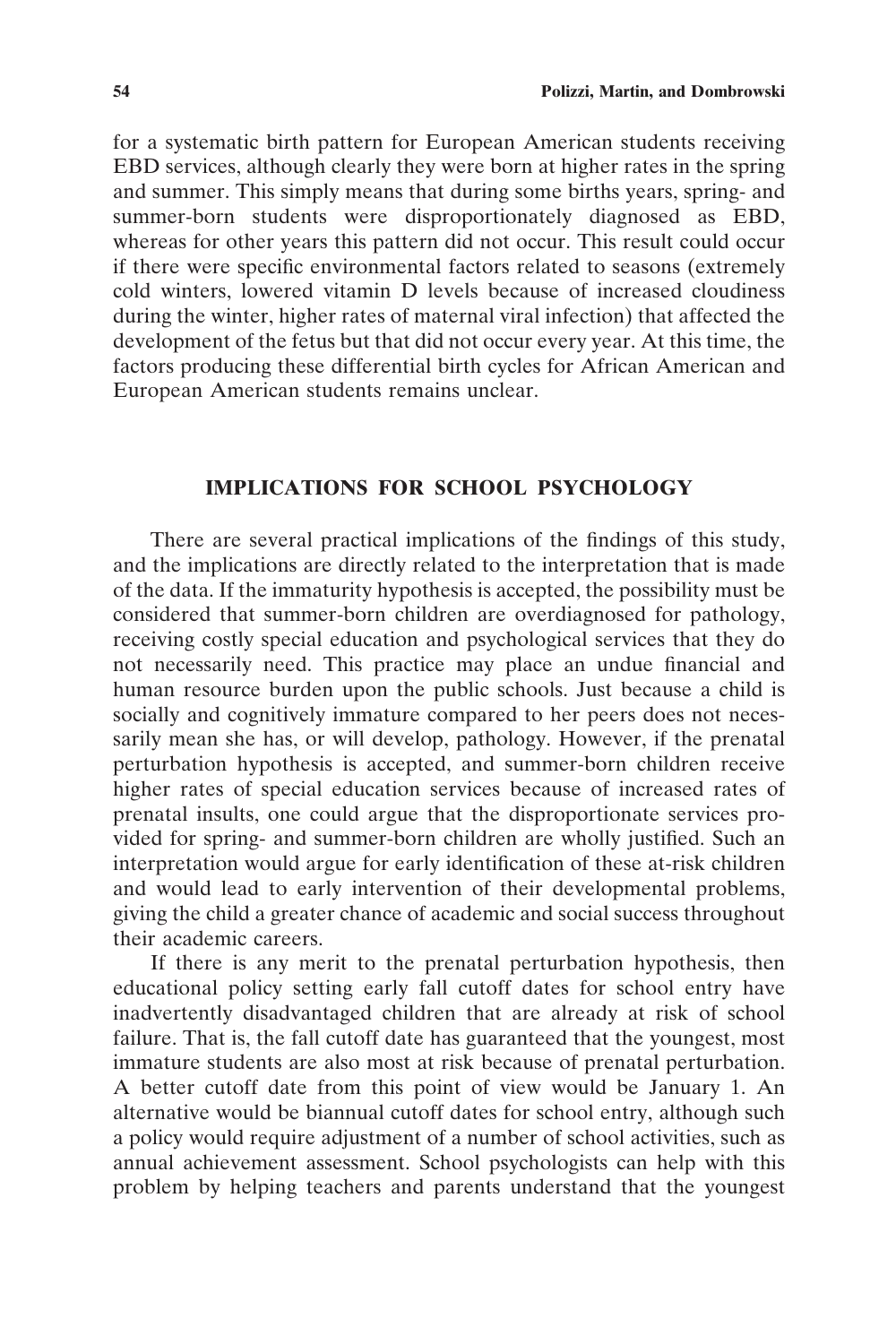children in grade may have difficulty with reading and other academic activities, in part because of their maturation. These maturation effects are thought to be minimized by grade 5 for most children, thus parents may wish to keep their children with their age cohort to see whether the problems ameliorate with time. Also, school psychologists are encouraged to increase their awareness of prenatal conditions that adversely affect development and to gather information on the prenatal history of their clients from parents.

Continued research is necessary to determine whether the results of this study regarding higher rates of services for spring- and summer-born children generalize across different regions of the country. In particular, study of birth patterns of EBD students from school systems with different cutoff dates would be particularly helpful. Additional intensive study of samples of birth patterns of premature and/or low birth weight infants might be helpful, because these perinatal factors are known to have social/ emotional consequences for child development.

### **REFERENCES**

- Barkley, R. A. (1998). *Attention-deficit hyperactivity disorder: A handbook for diagnosis and treatment.* New York: Guilford Press.
- Barr, C. D., Mednick, S. A., & Munck-Jorgensen, P. (1990). Exposure to influenza epidemics during gestation and adult schizophrenia: A 40 year study. *Archives of General Psychiatry, 47,* 869–874.
- Barry, H., & Barry, H. (1931). Season of birth: An epidemiological study in psychiatry. *Archives of General Psychiatry, 5,* 292–300.
- Biederman, J., Rosenbaum, J. F., Balduc-Murphy, E. A., Faroane, S., Chaloff, J., Hershfield, D. R., et al. (1993). Behavioral inhibition as a behavioral risk factor for anxiety disorders. *Child and Adolescent Psychiatric Clinics of North America, 2,* 667–684.
- Castrogiovanni, P., Iapichino, S., Pacchierotti, C., & Pieraccini, F. (1998). Season of birth in psychiatry: A review. *Neuropsychobiology, 37,* 175–181.
- Castrogiovanni, P., Iapichino, S., Pacchierotti, C., & Pieraccini, F. (1999). Season of birth in panic disorder. *Neuropsychobiology, 40,* 177–182.
- Dalen, P. (1975). *Season of birth: A study of schizophrenia and other mental disorders*. Amsterdam: Elsevier.
- Dombrowski, S. C., Martin, R. P., & Huttunen, M. O. (2003). Association between maternal fever and psychological/behavior outcomes: A hypothesis. *Birth Defects Research (Part A): Clinical and Molecular Teratology, 67,* 905–910.
- Eagles, J. M., Andrew, J. E., Johnston, M. I., Easton, E. A., & Millar, H. R. (2001). Season of birth in females with anorexia nervosa. *International Journal of Eating Disorders, 30,* 167–175.
- Garner, R. (1991). Children's use of strategies in reading. In D. F. Bjorklund (Ed.), *Children's strategies: Contemporary views of cognitive* development (pp. 245–268). Hillsdale, NJ: Erlbaum.
- Glezen, W. P., & Couch, R. B., (1997). Influenza viruses. In A. S. Evans & R. A. Kaslow (Eds.), *Viral infections of humans: Epidemiology and control* (4th ed., pp. 473–506). New York: Plenum Press.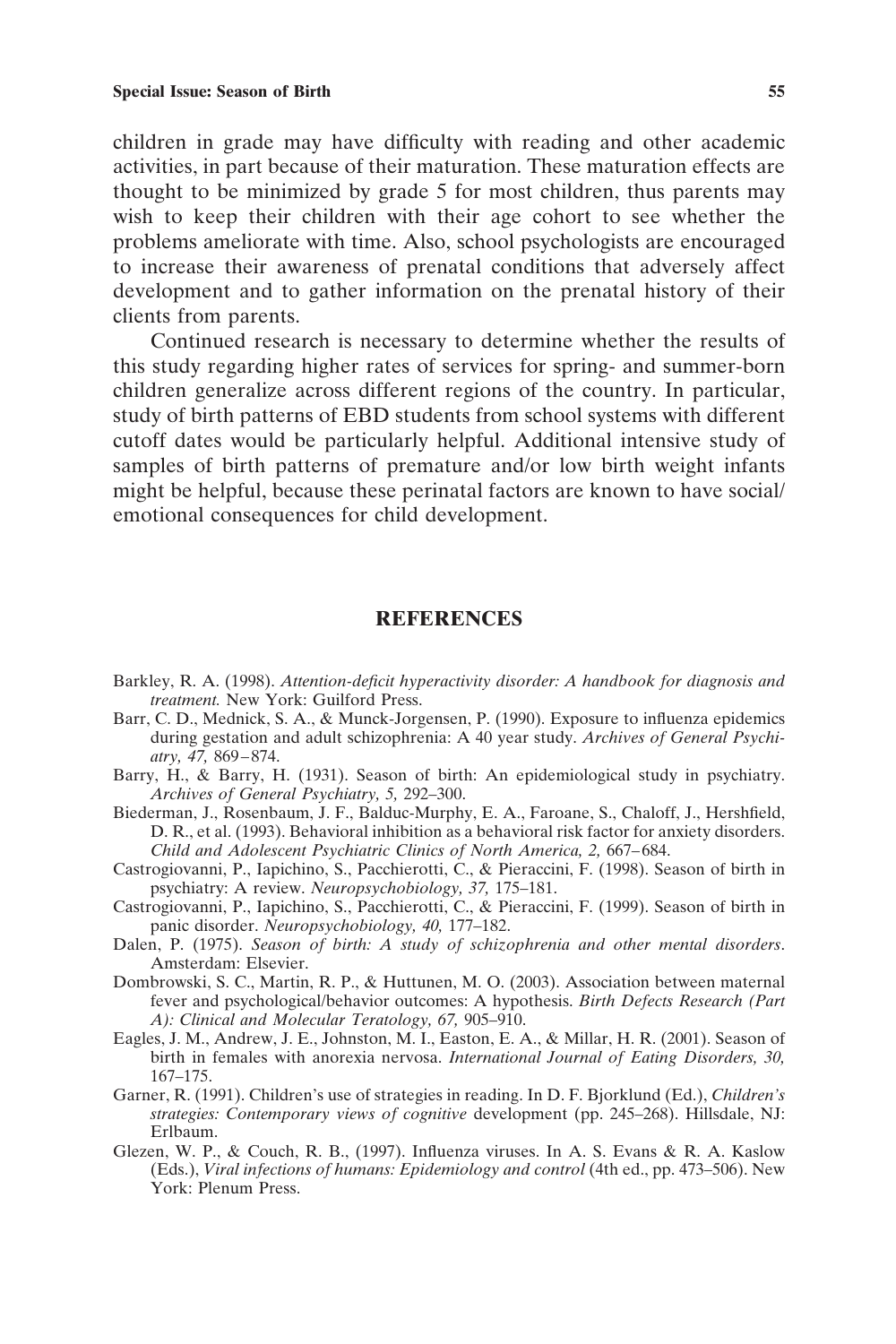- Gortmaker, S. L., Kagan, J., Caspi, A., & Silva, P. A. (1997). Daylength during pregnancy and shyness in children: Result from northern and southern hemispheres. *Developmental Psychobiology, 31,* 107–114.
- Greer, F. W., (2005). *The association of season of birth with child internalizing problems.* Unpublished doctoral dissertation. University of Georgia, Athens, GA.
- James, W. H. (1995). Season of birth in multiple sclerosis. *Acta Neurologica Scandinavica, 92,* 430.
- Kettle, P. A., Collins, T., Sredy, M., & Bixler, E. O. (1997). Seasonal differences in suicide in birth rate in Alaska natives compared to other populations. *American Indian Alaskan Native Mental Health Research, 8,* 1–10.
- Livingston, R., Adam, B. S., & Bracha, H. S. (1993). Season of birth and neurodevelopmental disorders: Summer birth is associated with dyslexia. *Journal of the American Academy of Child and Adolescent Psychiatry, 32,* 612–616.
- Machon, R. A., Mednick, S. A., & Huttunen, M. O. (1997). Adult major affective disorder after prenatal exposure to influenza epidemic. *Archives of General Psychiatry, 54,* 322–328.
- Martin, R. P., Dombrowski, S. C., Greer, F., Horne, A., Kamphaus. R., Rudowitz, L., et al. (1995). *Season of birth is associated with internalizing disorders in children and adolescents*. Unpublished manuscript.
- Martin, R. P., Foels, P., Clanton, G., & Moon, K. (2004). Season of birth is related to child retention rates, achievement, and rate of diagnosis of specific LD. *Journal of Learning Disabilities, 37,* 307–317.
- McGrath, J., & Welham, J. (1999). Season of birth and schizophrenia: A systematic review and meta-analysis of data from the Southern Hemisphere. *Schizophrenia Research, 35,* 237–242.
- Mednick, S. A., Machon, R. A., Huttunen, M. O., & Bonett, D. (1988). Adult schizophrenia following prenatal exposure to an influenza epidemic. *Archives of General Psychiatry, 45,* 413–421.
- Miller, P. H. (1991). The development of strategies in selective attention. In D. F. Bjorklund (Ed.), *Children's strategies: Contemporary views of cognitive* development (pp. 157–184). Hillsdale, NJ: Erlbaum.
- Moore, P. B., El-Badri, S. M., Cousins, D., Shepherd, D. J., Young, A. H., McAllister, V. L., et al. (2001). White matter lesions and season of birth of patients with bipolar affective disorder. *American Journal of Psychiatry, 158,* 1521–1524.
- Morgan, J. F., & Lacey, H. J. (2000). Season of birth and bulimia nervosa. *International Journal of Eating Disorders, 27,* 452–458.
- Morgan, V. A., Jablensky, A. V., & Castle, D. J. (2001). Season of birth in schizophrenia and affective psychoses in Western Australia 1916–1961. *Acta Psychiatrica Scandinavica, 104,* 138–147.
- Mouridsen, S. E., Nielsen, S., Rich, B., & Isager, T. (1994). Season of birth in infantile autism and other types of childhood psychoses. *Child Psychiatry and Human Development, 25,* 31–43.
- Nesby-O'Dell, S., Scanlon, K. S., Cogswell, M. E., Gillespie, C., Hollis, B. W., Looker, A. C., et al. (2002). Hypovitaminosis D prevalence and determinants among African American and White women of reproductive age: Third Nutrition Examination Survey, 1989–1994. *American Journal of Clinical Nutrition, 76,* 187–192.
- Nilsson, L., Bjorksten, B., Hattevig, G., Kjellman, B., Sigurs, N., & Kjellman, N. I. M. (1996). Season of birth as predictor of atopic manifestations. *Archives of Disease in Childhood, 76,* 341–344.
- Pellegrini, A. (1992). Kindergarten children's social-cognitive status as a predictor of first grade success. *Early Childhood Research Quarterly, 7,* 565–577.
- Rubin, K. H., & Cohen, J., (1986). Predicting peer ratings of aggression and withdrawl in the middle childhood years. In Prinz R. J. (Ed.), *Advances in behavioral assessment of children and families* (pp. 54–67). Greenwich, CT: JAI.
- Salib, E. (2002). Month of birth and suicide: An exploratory study. *International Journal of Psychiatry in Clinical Practice, 6,* 39–44.
- Siegler, R. S. (1991). *Children's thinking.* Englewood Cliffs, NJ: Prentice Hall.